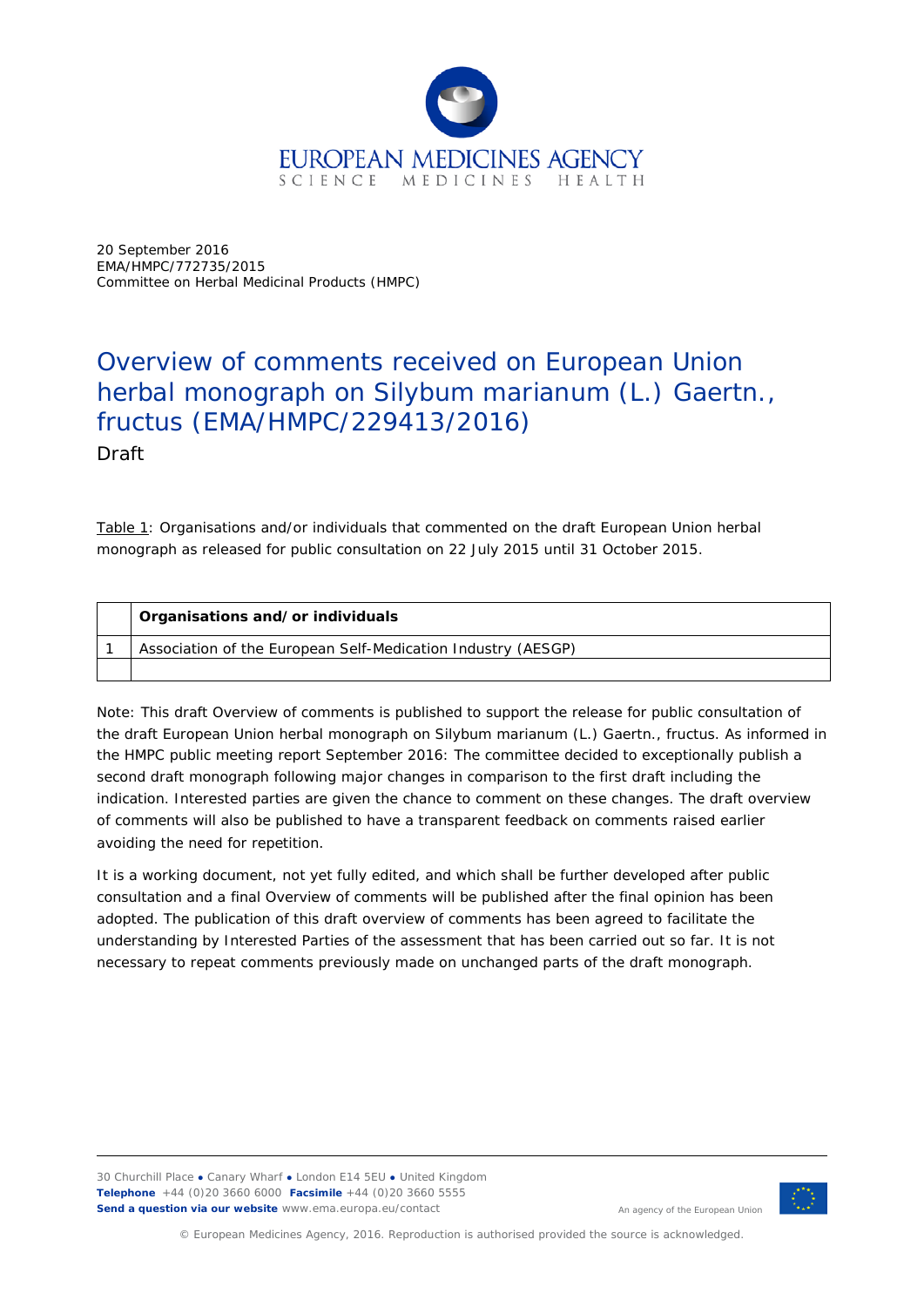## Table 2: Discussion of comments

## **General comments to draft document**

| Interested | Comment and Rationale | Outcome |
|------------|-----------------------|---------|
| party      |                       |         |
|            |                       |         |

## **Specific comments on text**

| Section<br>number and<br>heading                     | Interested<br>party | Comment and Rationale                                                                                                                                                                                                                                                                                                                                                                                                                                                                                                                                                                                                                                                                                                                                                                                                                                                                                                                                                        | Outcome                                                                                                                                                                                                                                                                                                                                                                                                                                                                                                                                                                                                                                                                                                                                                              |
|------------------------------------------------------|---------------------|------------------------------------------------------------------------------------------------------------------------------------------------------------------------------------------------------------------------------------------------------------------------------------------------------------------------------------------------------------------------------------------------------------------------------------------------------------------------------------------------------------------------------------------------------------------------------------------------------------------------------------------------------------------------------------------------------------------------------------------------------------------------------------------------------------------------------------------------------------------------------------------------------------------------------------------------------------------------------|----------------------------------------------------------------------------------------------------------------------------------------------------------------------------------------------------------------------------------------------------------------------------------------------------------------------------------------------------------------------------------------------------------------------------------------------------------------------------------------------------------------------------------------------------------------------------------------------------------------------------------------------------------------------------------------------------------------------------------------------------------------------|
| 2. Qualitative<br>and<br>quantitative<br>composition | <b>AESGP</b>        | In the draft of the European Union herbal monograph on<br>Silybum marianum (L.) Gaertn., fructus, only one specific<br>herbal preparation is allocated to the well-established use. This<br>specific preparation is a dry extract (DER 36-44:1), (extraction<br>solvent ethyl acetate) standardised to contain 40-65%<br>silymarin, calculated as silibinin. From our point of view it is<br>not justified to restrict the well-established use to one specific<br>herbal preparation for the following reasons:<br>The therapeutic active principle of milk thistle fruits is<br>silymarin. Silymarin mainly consists of a series of the<br>flavolignan-isomers silibinin A and B, Isosilibinin A and B,<br>silidianin and silichristin. The inner composition and amount of<br>silymarin contained in preparations for therapeutic use is<br>defined in the monograph "Milk thistle dry extract, refined and<br>standardised" of the Ph. Eur., volume 8.0. As shown in the | Not endorsed<br>The monograph in the Pharmacopoeia refers to a<br>quality parameter to assess the pharmaceutical quality<br>of the product, but does not assure efficacy.<br>The only herbal preparation the efficacy of which has<br>been demonstrated by clinical trials is the dry extract<br>(DER 36-44:1), (extraction solvent: ethyl acetate)<br>standardised to contain 40-65% silymarin, calculated<br>as silibinin.<br>For the other herbal preparations representing<br>different dry extracts efficacy is not proven based on<br>specific clinical trials. Moreover, comparability of the<br>extracts has not been demonstrated and the<br>contribution of other constituents than silymarin is not<br>fully understood. Therefore, the positive outcomes |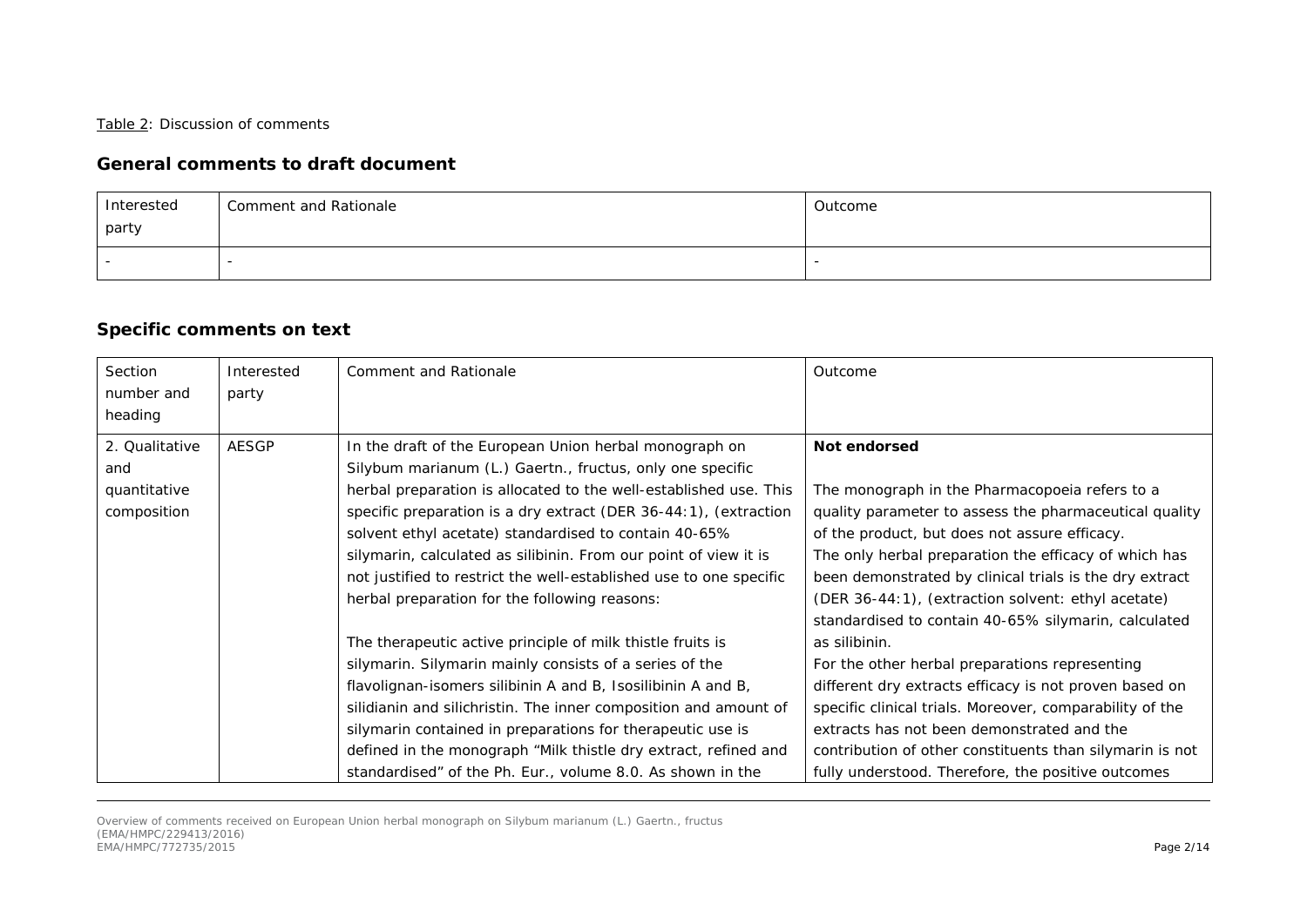| Section<br>number and<br>heading | Interested<br>party | <b>Comment and Rationale</b>                                                                                                                                                                                                                                                                                                                                                                                                                                                                                                                                                                                                                                                                                                                                                                                                                                                                                                                                                                                                                                                                                  | Outcome                                                                                                                                                                       |
|----------------------------------|---------------------|---------------------------------------------------------------------------------------------------------------------------------------------------------------------------------------------------------------------------------------------------------------------------------------------------------------------------------------------------------------------------------------------------------------------------------------------------------------------------------------------------------------------------------------------------------------------------------------------------------------------------------------------------------------------------------------------------------------------------------------------------------------------------------------------------------------------------------------------------------------------------------------------------------------------------------------------------------------------------------------------------------------------------------------------------------------------------------------------------------------|-------------------------------------------------------------------------------------------------------------------------------------------------------------------------------|
|                                  |                     | following, the monograph also mentions a range of the<br>extraction solvents to be used for the production of dry<br>extracts from milk thistle fruits:<br>"DEFINITION<br>Dry extract, refined and standardised, produced from milk<br>thistle fruit.<br>Content: 90% to 110% of the nominal content of silymarin,<br>expressed as silibinin $(C_{25}H_{22}O_{10}$ ; M <sub>r</sub> 482.4), stated on the<br>label. The nominal content of silymarin is within the range 30%<br>m/m to 65% m/m (dried extract).<br>The content of silymarin corresponds to:<br>sum of the contents of silichristin and silidianin (both<br>$C_{25}H_{22}O_{10}$ ; M <sub>r</sub> 482.4): 20% to 45%, calculated with<br>reference to total silymarin;<br>sum of the contents of silibinin A and silibinin B (both<br>$C_{25}H_{22}O_{10}$ ; M <sub>r</sub> 482.4): 40% to 65%, calculated with<br>reference to total silymarin;<br>sum of the contents of <i>isosilibinin A</i> and <i>isosilibinin B</i> (both<br>$C_{25}H_{22}O_{10}$ ; M <sub>r</sub> 482.4): 10% to 20%, calculated with<br>reference to total silymarin; | from the clinical trials with standardised extract cannot<br>be extrapolated to the other herbal preparations,<br>although previously marketed in different Member<br>States. |
|                                  |                     | PRODUCTION<br>The extract is produced from the herbal drug by an appropriate<br>procedure, using one or more of the following solvents:<br>ethyl acetate;<br>acetone or mixture of acetone and water;                                                                                                                                                                                                                                                                                                                                                                                                                                                                                                                                                                                                                                                                                                                                                                                                                                                                                                         |                                                                                                                                                                               |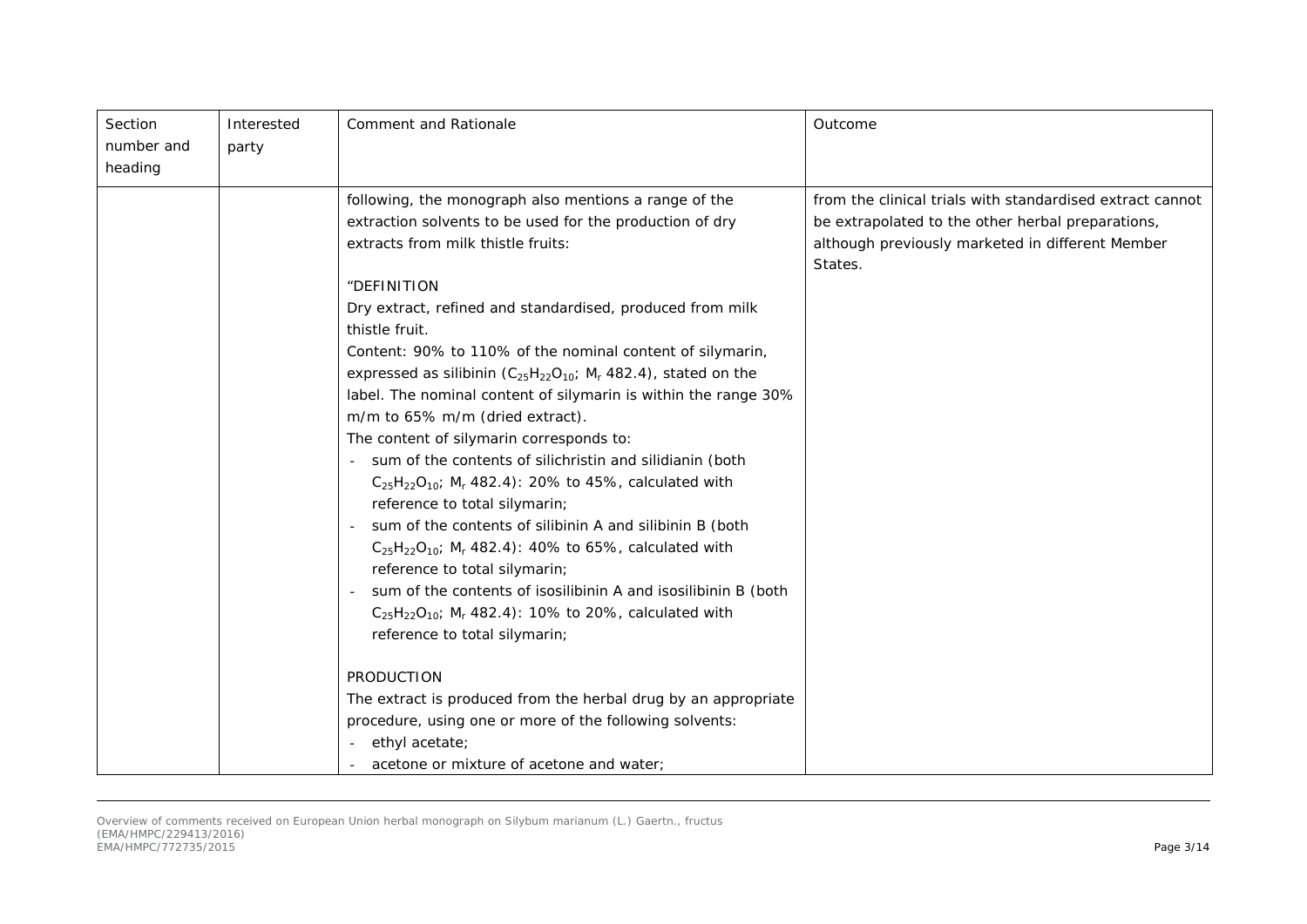| Section<br>number and<br>heading | Interested<br>party | Comment and Rationale                                                                                                                                                                                                                                                                                                                                                                                                                                                                                                                                                                                                                                                                                                                                                     | Outcome |
|----------------------------------|---------------------|---------------------------------------------------------------------------------------------------------------------------------------------------------------------------------------------------------------------------------------------------------------------------------------------------------------------------------------------------------------------------------------------------------------------------------------------------------------------------------------------------------------------------------------------------------------------------------------------------------------------------------------------------------------------------------------------------------------------------------------------------------------------------|---------|
|                                  |                     | ethanol or mixture of ethanol and water;<br>methanol or mixture of methanol and water."<br>Dry extracts from milk thistle fruits contained in preparations<br>for therapeutic use must comply with the Ph. Eur. monograph,<br>must have a standardised content of silymarin with a specific<br>inner composition and must be produced with defined<br>extraction solvents. For this reason, in our opinion the results<br>of clinical studies are applicable to any preparation<br>standardised in relation to its active principle silymarin in<br>compliance with the Ph. Eur. monograph.                                                                                                                                                                               |         |
|                                  |                     | In addition, a product-specific dissolution test has to be<br>performed for standardised extracts according to the respective<br>quality guidelines. Thus, reference to the Ph.Eur. monograph is<br>considered sufficient and, as a consequence, all extracts<br>complying with the Ph. Eur. should be included under well-<br>established use. Allocation to the well-established use<br>independent from DER and extraction solvent has also been<br>performed within the HMPC monographs on Cassia senna,<br>folium and fructus, respectively. The same should apply to milk<br>thistle. The situation is comparable insofar because in both<br>cases the herbal preparations are standardised to a defined<br>amount of constituents with known therapeutic activity. |         |
|                                  |                     | Therefore, we do not agree to the statement in the draft<br>assessment report on Silybum marianum which claims that the<br>results of the cited clinical trials would justify the treatment                                                                                                                                                                                                                                                                                                                                                                                                                                                                                                                                                                               |         |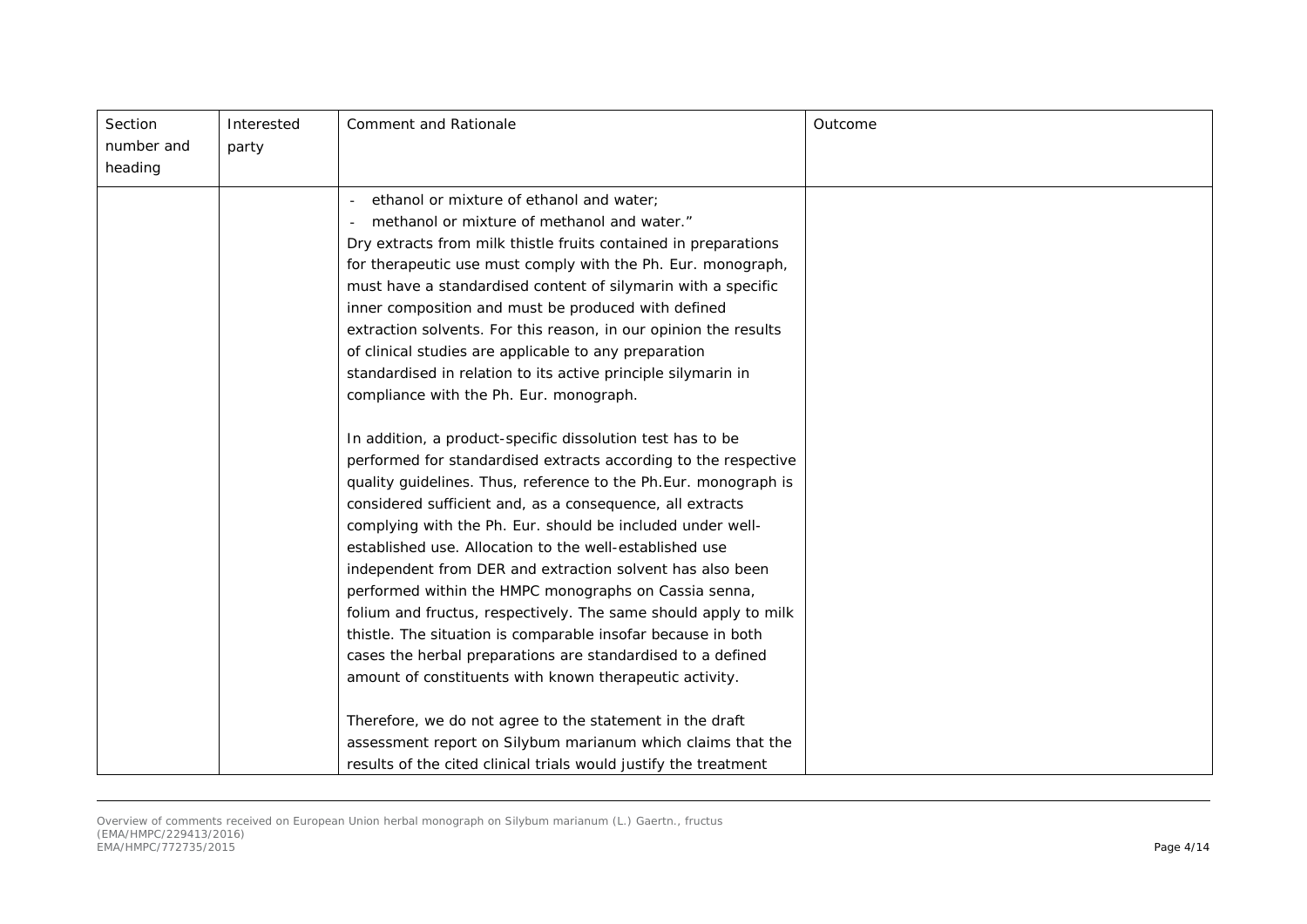| Section       | Interested   | Comment and Rationale                                                | Outcome                                                   |
|---------------|--------------|----------------------------------------------------------------------|-----------------------------------------------------------|
| number and    | party        |                                                                      |                                                           |
| heading       |              |                                                                      |                                                           |
|               |              | with only the one above mentioned specific standardised milk         |                                                           |
|               |              | thistle extract. In our opinion, the statement that other            |                                                           |
|               |              | preparations currently marketed in different EU Member States        |                                                           |
|               |              | would not fulfil the well-established use criteria is not plausible. |                                                           |
|               |              | Consequently and in order to achieve consistency between             |                                                           |
|               |              | HMPC and Ph. Eur. monographs, all extracts complying with            |                                                           |
|               |              | the Ph. Eur. monograph on milk thistle dry extract should be         |                                                           |
|               |              | included under well-established use.                                 |                                                           |
|               |              | This is also reflected in the statement made in the commentary       |                                                           |
|               |              | on the Ph. Eur., 8.0/1860 Silybi mariani fructus. It states that     |                                                           |
|               |              | extract/active substance (silymarin-complex) of milk thistle         |                                                           |
|               |              | fruits are used for supportive treatment or prophylaxis of toxic     |                                                           |
|               |              | liver diseases, inflammatory or degenerative liver diseases          |                                                           |
|               |              | (e.g. hepatitis, liver cirrhosis, fatty liver) and for the treatment |                                                           |
|               |              | of death cap fungus poisoning.                                       |                                                           |
|               |              | Furthermore, in case extracts authorised as "well-established        |                                                           |
|               |              | use" are now allocated to the "traditional use", we assume that      |                                                           |
|               |              | some health authorities would no longer accept                       |                                                           |
|               |              | standardisation, which, however, is demanded by the Ph. Eur.         |                                                           |
|               |              | monograph as shown above.                                            |                                                           |
| 4.1           | <b>AESGP</b> | The draft of the European Union herbal monograph on Silybum          | Not endorsed                                              |
| Therapeutic   |              | marianum mentions the indication "Herbal medicinal product           |                                                           |
| indications - |              | for supportive treatment of alcoholic liver disease" under "well-    | Based on the existing clinical data it is considered that |
| Well-         |              | established use".                                                    | the well-established use has only been adequately         |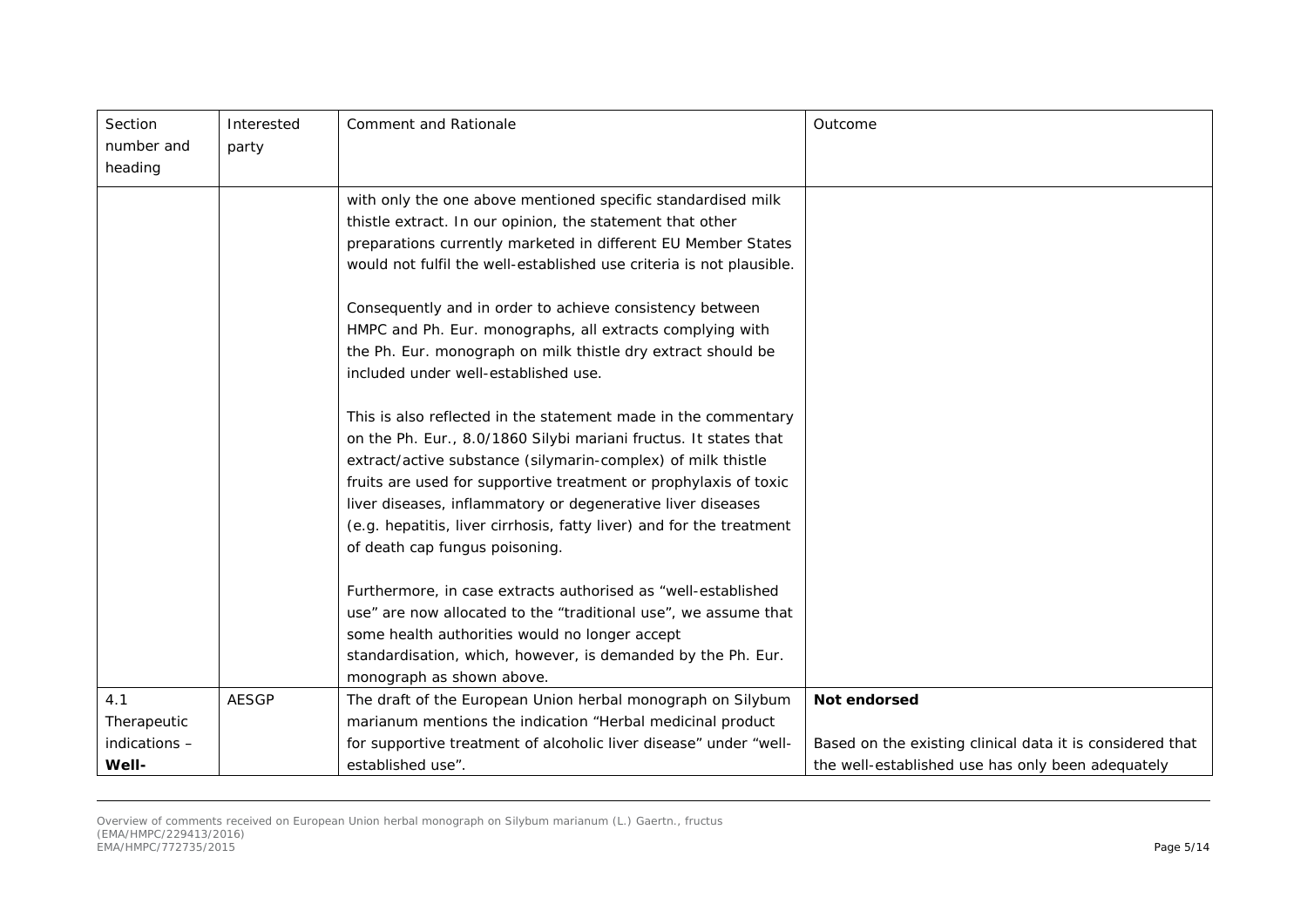| Section<br>number and<br>heading | Interested<br>party | <b>Comment and Rationale</b>                                                                                                                                                                                                                                                                                                                                                                                                                                                                                                                                                                                                                                                                                                                                                                                                                                                                                       | Outcome                                                                                |
|----------------------------------|---------------------|--------------------------------------------------------------------------------------------------------------------------------------------------------------------------------------------------------------------------------------------------------------------------------------------------------------------------------------------------------------------------------------------------------------------------------------------------------------------------------------------------------------------------------------------------------------------------------------------------------------------------------------------------------------------------------------------------------------------------------------------------------------------------------------------------------------------------------------------------------------------------------------------------------------------|----------------------------------------------------------------------------------------|
| established<br>use               |                     | In accordance with products authorised by health authorities<br>e.g. in Austria or Germany, we propose the following wording:<br>"For the supportive treatment of chronic inflammatory<br>liver diseases, hepatic cirrhosis and toxic liver damage".<br>This indication has also been mentioned in the HMPC draft<br>Assessment report. From our point of view there is no reason<br>to restrict the therapeutic use of milk thistle preparations to<br>cases of alcoholic liver diseases. In contrast, our proposed<br>indication is supported by a number of clinical studies which<br>can be regarded as studies of good quality, demonstrating a<br>positive effect on liver diseases of different etiology which are<br>not limited to alcoholic liver diseases.                                                                                                                                              | demonstrated for the indication of supportive<br>treatment of alcoholic liver disease. |
|                                  |                     | E.g., the double-blind, randomised and placebo-controlled<br>study by El-Kamary et al. (2009) and in the observational<br>study by Schuppan et al. (1998) clearly demonstrate a positive<br>effect of silymarin in the treatment of liver diseases of different<br>etiologies, not only in cases caused by alcohol. A significant<br>improvement of non-alcoholic fatty liver disease after<br>treatment with silymarin was demonstrated by Hashemi et al.<br>(2009), Buturova et al. (2010) and Hajiaghamohammadi et al.<br>(2012). Furthermore, it was shown that silymarin has a<br>positive effect in patients with liver damage caused by<br>chemicals or certain drugs (e.g. Allain et al., 1999, Palasciano<br>et al., 1994, Szilard et al., 1988, Boari et al., 1981, Saba et al.,<br>1976). In the review by Rambaldi et al. (2005) thirteen<br>randomised clinical trials were assessed in patients with |                                                                                        |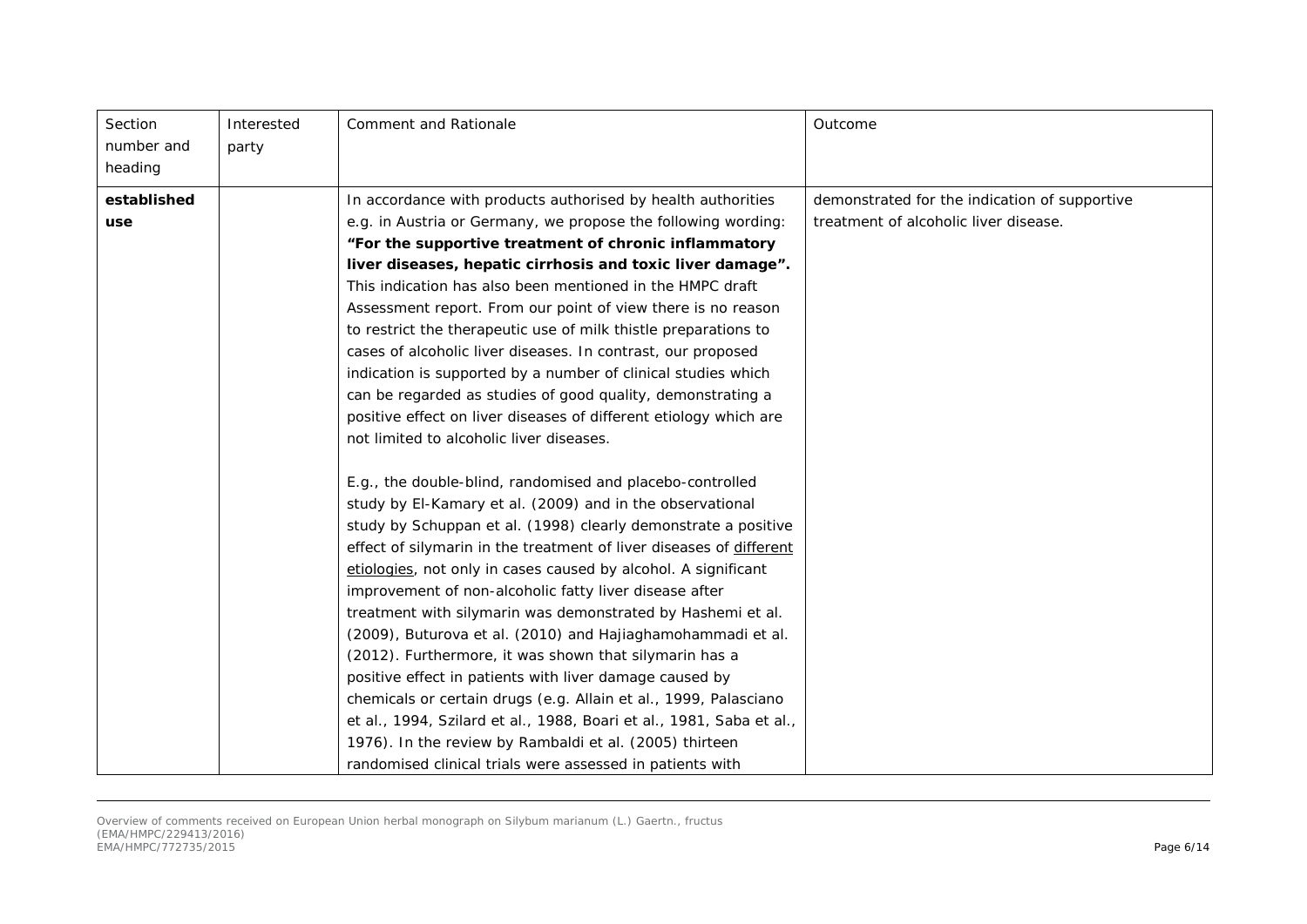| Section<br>number and | Interested | Comment and Rationale                                                                                                         | Outcome |
|-----------------------|------------|-------------------------------------------------------------------------------------------------------------------------------|---------|
| heading               | party      |                                                                                                                               |         |
|                       |            | alcoholic but also hepatitis B or C liver diseases. It is stated                                                              |         |
|                       |            | that in all trials liver-related mortality was significantly reduced                                                          |         |
|                       |            | by milk thistle.                                                                                                              |         |
|                       |            | The Assessment Report states that "Most of these studies                                                                      |         |
|                       |            | demonstrate positive effects for indications including cirrhosis                                                              |         |
|                       |            | and alcoholic liver disease, hepatitis, and psychotropic drug-                                                                |         |
|                       |            | induced liver damage." (4.4 Overall conclusions on clinical                                                                   |         |
|                       |            | pharmacology and efficacy, page 76), showing that there is                                                                    |         |
|                       |            | evidence for efficacy in the treatment of liver diseases other                                                                |         |
|                       |            | than that caused by alcohol. Although the quality of some of<br>these studies might not correspond to current standards, they |         |
|                       |            | nevertheless have to be considered for the well-established use                                                               |         |
|                       |            | since they reflect the scientific knowledge of that time.                                                                     |         |
|                       |            |                                                                                                                               |         |
|                       |            | There is also a number of clinical studies available performed                                                                |         |
|                       |            | with heterogeneous groups of patients suffering from liver                                                                    |         |
|                       |            | disorders caused by different or multiple reasons or by other                                                                 |         |
|                       |            | compounds than alcohol or fungal toxins which are not                                                                         |         |
|                       |            | mentioned in the assessment report:                                                                                           |         |
|                       |            | One of the first controlled clinical studies which gave evidence                                                              |         |
|                       |            | for the therapeutic effect of silymarin was published in 1969 by                                                              |         |
|                       |            | Schopen et al. 25 patients with toxic-metabolic liver damages,                                                                |         |
|                       |            | fatty livers and chronic hepatitis were treated with silymarin for                                                            |         |
|                       |            | four months. Subjective parameters like digestive trouble,                                                                    |         |
|                       |            | tiredness etc. as well as objective parameters (albumin,<br>Ð                                                                 |         |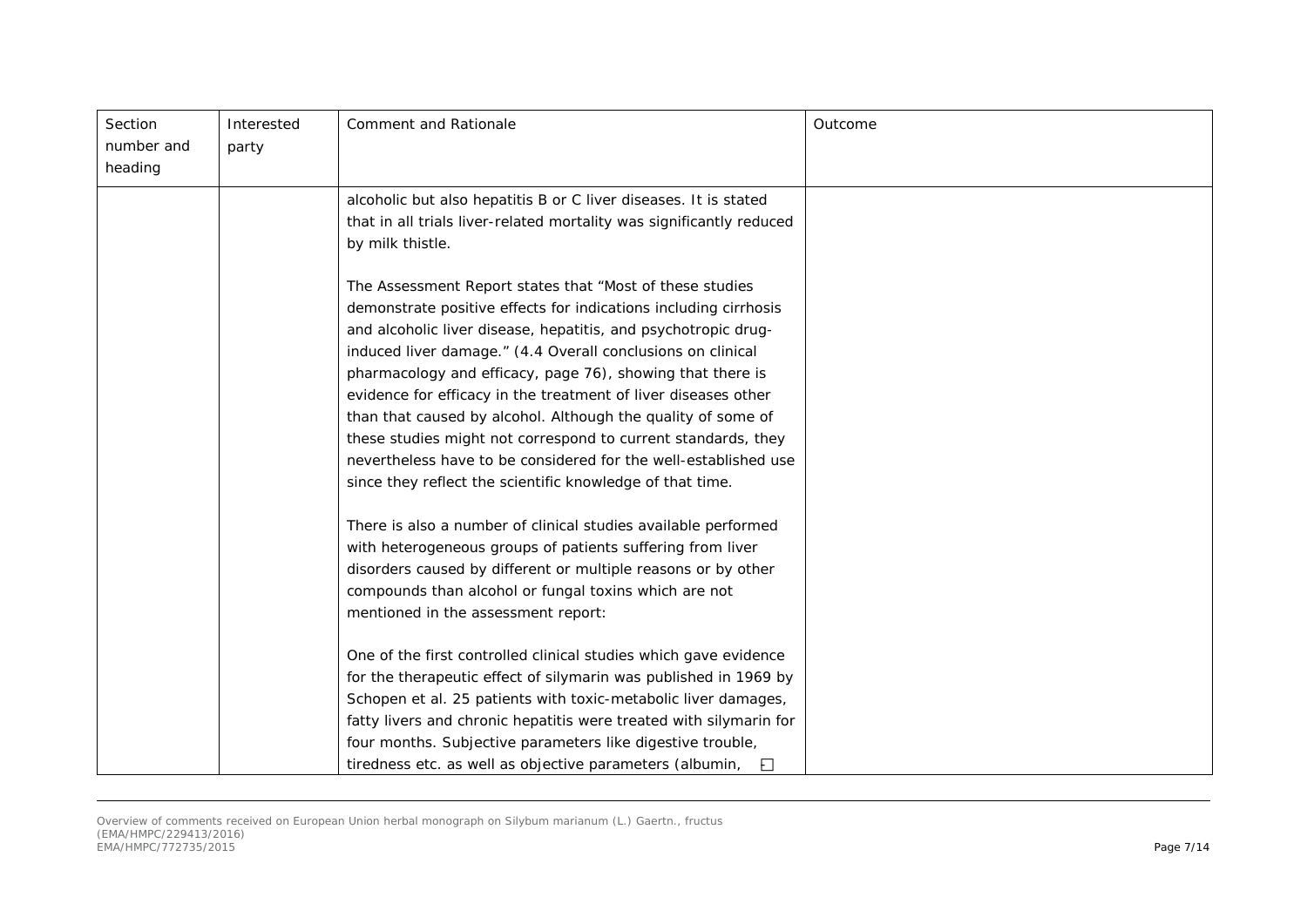| Section    | Interested | Comment and Rationale                                            | Outcome |
|------------|------------|------------------------------------------------------------------|---------|
| number and | party      |                                                                  |         |
| heading    |            |                                                                  |         |
|            |            | globuline, GOT, GPT, cholinesterase etc.) were monitored.        |         |
|            |            | Patients with similar disorders who were treated with usual      |         |
|            |            | other preparations served as control. The result showed a clear  |         |
|            |            | improvement or normalisation, respectively, for some of the      |         |
|            |            | parameters.                                                      |         |
|            |            | In an open multicenter study, the efficacy and tolerance of      |         |
|            |            | silymarin was tested in 277 patients suffering from chronic-     |         |
|            |            | inflammatory hepatic disorders or hepatic disorders caused by    |         |
|            |            | intoxication (Held, 1992). The main parameter to monitor the     |         |
|            |            | status of the liver in this study was the concentration of       |         |
|            |            | prokollagen-III-peptide in the serum. The clinical symptoms      |         |
|            |            | were improved significantly after treatment with silymarin.      |         |
|            |            | Pathologic clinical-chemical values as well as prokollagen-III-  |         |
|            |            | peptide levels were normalised significantly during the therapy. |         |
|            |            | Ladas et al. (2010) studied the effect of milk thistle (MT) for  |         |
|            |            | the treatment of hepatotoxicity in children with acute           |         |
|            |            | lymphoblastic leukaemia in a double-blind study. The authors     |         |
|            |            | demonstrated that the administration of milk thistle was         |         |
|            |            | associated with a trend toward significant reductions in liver   |         |
|            |            | toxicity whereas milk thistle did not antagonise the effects of  |         |
|            |            | chemotherapy agents used for the treatment of acute              |         |
|            |            | lymphoblastic leukaemia.                                         |         |
|            |            | In summary, there is a number of randomised and controlled       |         |
|            |            | studies demonstrating a positive effect of silymarin in the      |         |
|            |            | treatment of liver disorders caused by other factors than        |         |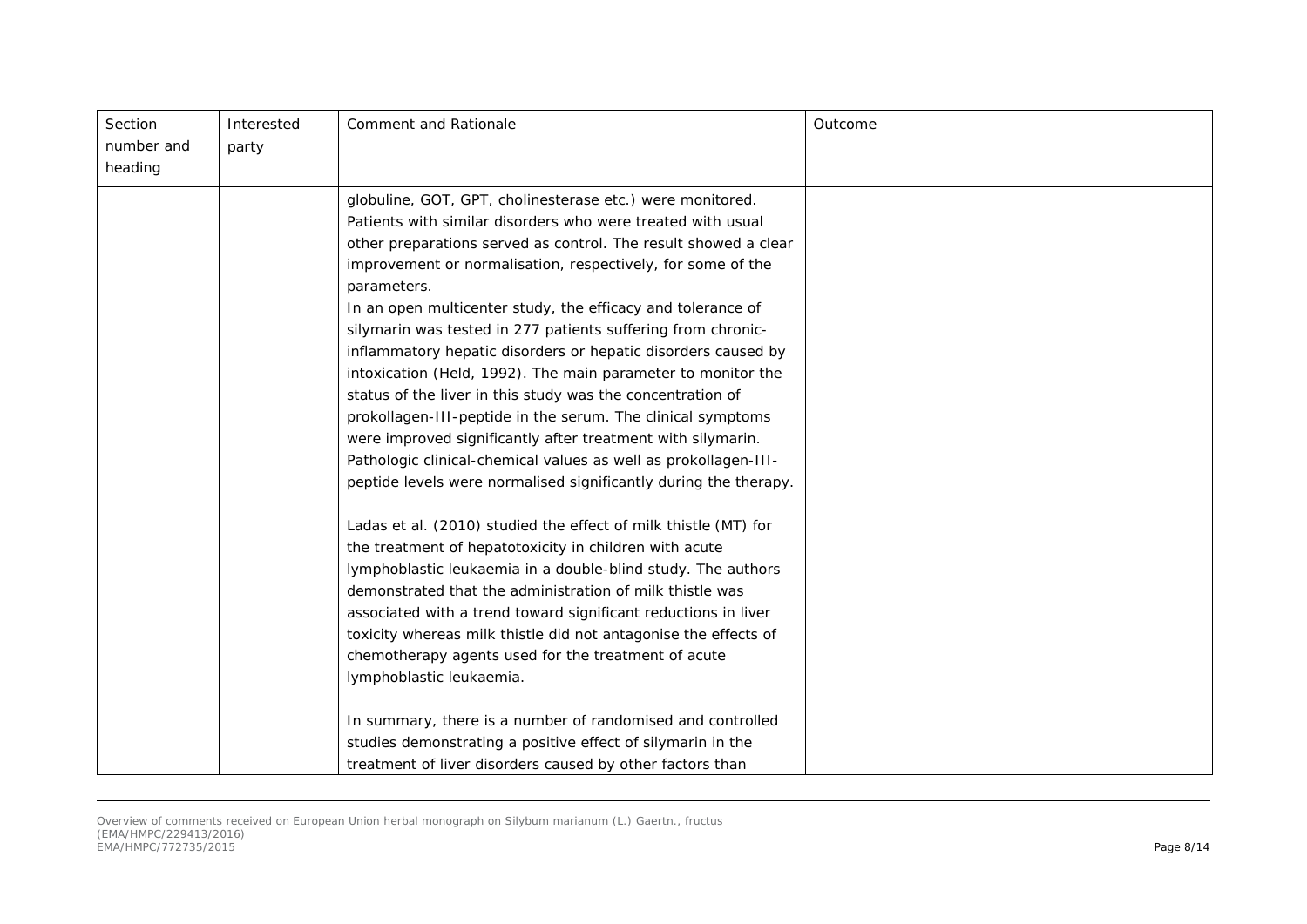| Section            | Interested   | Comment and Rationale                                             | Outcome                                                  |
|--------------------|--------------|-------------------------------------------------------------------|----------------------------------------------------------|
| number and         | party        |                                                                   |                                                          |
| heading            |              |                                                                   |                                                          |
|                    |              | alcohol, but a number of such studies. In our opinion, this large |                                                          |
|                    |              | body of evidence sufficiently confirms the above mentioned        |                                                          |
|                    |              | therapeutic indications for the well-established use. It is even  |                                                          |
|                    |              | stated in the overall conclusions of the Assessment Report that   |                                                          |
|                    |              | "Silymarin treatment induces a statistically significantly and    |                                                          |
|                    |              | clinically relevant reduction of elevated serum parameters        |                                                          |
|                    |              | which are reflecting hepatocellular injury in patients with       |                                                          |
|                    |              | chronic liver disease of various etiologies and progression".     |                                                          |
|                    |              | Therefore, the proposed wording "For the supportive treatment     |                                                          |
|                    |              | of chronic inflammatory liver diseases, hepatic cirrhosis and     |                                                          |
|                    |              | toxic liver damage" adequately reflects the available scientific  |                                                          |
|                    |              | data. Furthermore, this indication is in accordance with the      |                                                          |
|                    |              | criteria for well-established use since medicinal products        |                                                          |
|                    |              | containing milk thistle preparations have been in well-           |                                                          |
|                    |              | established medicinal use within the Community (with exactly      |                                                          |
|                    |              | these indications) for more than ten years, with recognised       |                                                          |
|                    |              | efficacy and an acceptable level of safety.                       |                                                          |
|                    |              | As explained under 2., all extracts complying with the Ph. Eur.   |                                                          |
|                    |              | Monograph should be included under well-established use.          |                                                          |
|                    |              | There is no explanation in the Assessment Report for the          |                                                          |
|                    |              | restriction of the indication to only one specified extract.      |                                                          |
| 4.1                | <b>AESGP</b> | For preparation d) we propose the following indication:           | Not endorsed                                             |
| Therapeutic        |              | "Traditional herbal medicinal product used to support digestive   |                                                          |
| indications -      |              | function by stimulation of the liver-bile-system."                | The HMPC decided that indications referring to the liver |
| <b>Traditional</b> |              |                                                                   | are not adequate for traditional use in European Union   |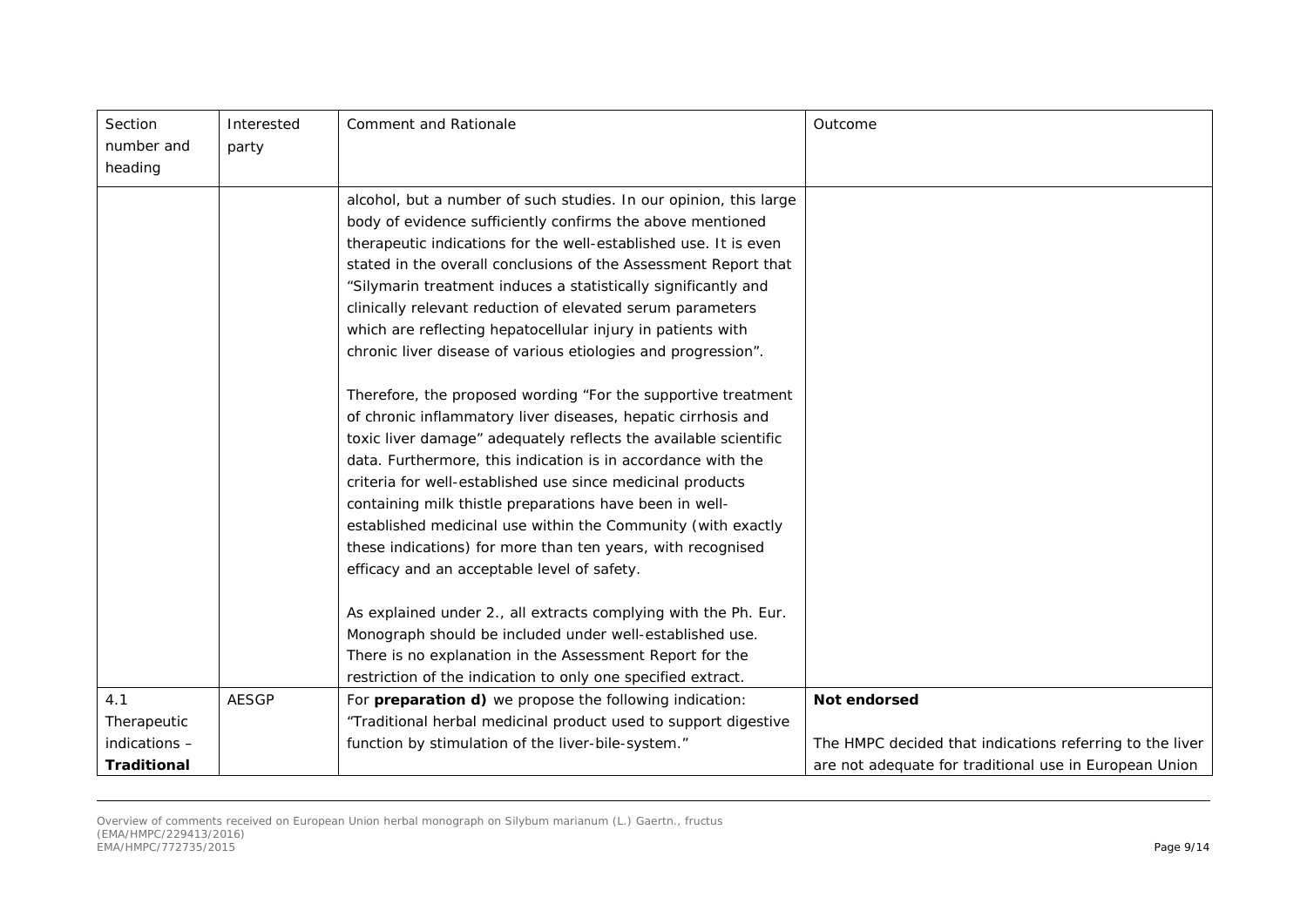| Section<br>number and<br>heading | Interested<br>party | <b>Comment and Rationale</b>                                                                                                                                                                                                                                                                                                                                                                                                                                                                                                                                                                                                                                                                                                                                                                                                                                                                                                                                                                        | Outcome            |
|----------------------------------|---------------------|-----------------------------------------------------------------------------------------------------------------------------------------------------------------------------------------------------------------------------------------------------------------------------------------------------------------------------------------------------------------------------------------------------------------------------------------------------------------------------------------------------------------------------------------------------------------------------------------------------------------------------------------------------------------------------------------------------------------------------------------------------------------------------------------------------------------------------------------------------------------------------------------------------------------------------------------------------------------------------------------------------|--------------------|
| use                              |                     | For this preparation, a registration was granted in Germany in<br>2014 with the indication "Traditionell angewendet zur<br>Unterstützung der Verdauungsfunktion durch Anregung der<br>Funktion des Leber-Galle-Systems.". The product contains 200<br>mg milk thistle dry extract (30-40:1), extraction solvent<br>ethanol 96% (V/V) and corresponds to preparation d) under<br>"traditional use".<br>Efficacy of milk thistle for the support of digestive function is<br>plausible and can be deduced from the effects of the herbal<br>drug. The choleretic effect has been proven by Crocenzi et al<br>(2006). Thus the stimulating effect on the biliary system<br>should be reflected in the wording of the indications. The<br>mentioned product has been used in this field for 39 years. The<br>draft Assessment Reports (2.3 Overall assessment on medicinal<br>use) as well refers to the registered product "Mariendistel<br>Kapsel" and mentions the indication "traditionally used to | herbal monographs. |
|                                  |                     | support digestive function".                                                                                                                                                                                                                                                                                                                                                                                                                                                                                                                                                                                                                                                                                                                                                                                                                                                                                                                                                                        |                    |
| 4.1                              | <b>AESGP</b>        | Comments:                                                                                                                                                                                                                                                                                                                                                                                                                                                                                                                                                                                                                                                                                                                                                                                                                                                                                                                                                                                           | Not endorsed       |
| Therapeutic<br>indications -     |                     | The proposed therapeutic indication for the powdered milk<br>thistle fruit, which only focuses on digestive disorders, is partly                                                                                                                                                                                                                                                                                                                                                                                                                                                                                                                                                                                                                                                                                                                                                                                                                                                                    | See above          |
| <b>Traditional</b>               |                     | in line with the approved traditional indications registered in                                                                                                                                                                                                                                                                                                                                                                                                                                                                                                                                                                                                                                                                                                                                                                                                                                                                                                                                     |                    |
| use                              |                     | Spain and with a long-standing use of the product on the                                                                                                                                                                                                                                                                                                                                                                                                                                                                                                                                                                                                                                                                                                                                                                                                                                                                                                                                            |                    |
|                                  |                     | French market.                                                                                                                                                                                                                                                                                                                                                                                                                                                                                                                                                                                                                                                                                                                                                                                                                                                                                                                                                                                      |                    |
|                                  |                     | Besides the digestive disorders, the traditional use of the                                                                                                                                                                                                                                                                                                                                                                                                                                                                                                                                                                                                                                                                                                                                                                                                                                                                                                                                         |                    |
|                                  |                     | powdered milk thistle fruit in "digestive disorders with a hepatic                                                                                                                                                                                                                                                                                                                                                                                                                                                                                                                                                                                                                                                                                                                                                                                                                                                                                                                                  |                    |
|                                  |                     | origin and as a hepatoprotective" has also been recognised by                                                                                                                                                                                                                                                                                                                                                                                                                                                                                                                                                                                                                                                                                                                                                                                                                                                                                                                                       |                    |
|                                  |                     | the Spanish Authorities since 1991.                                                                                                                                                                                                                                                                                                                                                                                                                                                                                                                                                                                                                                                                                                                                                                                                                                                                                                                                                                 |                    |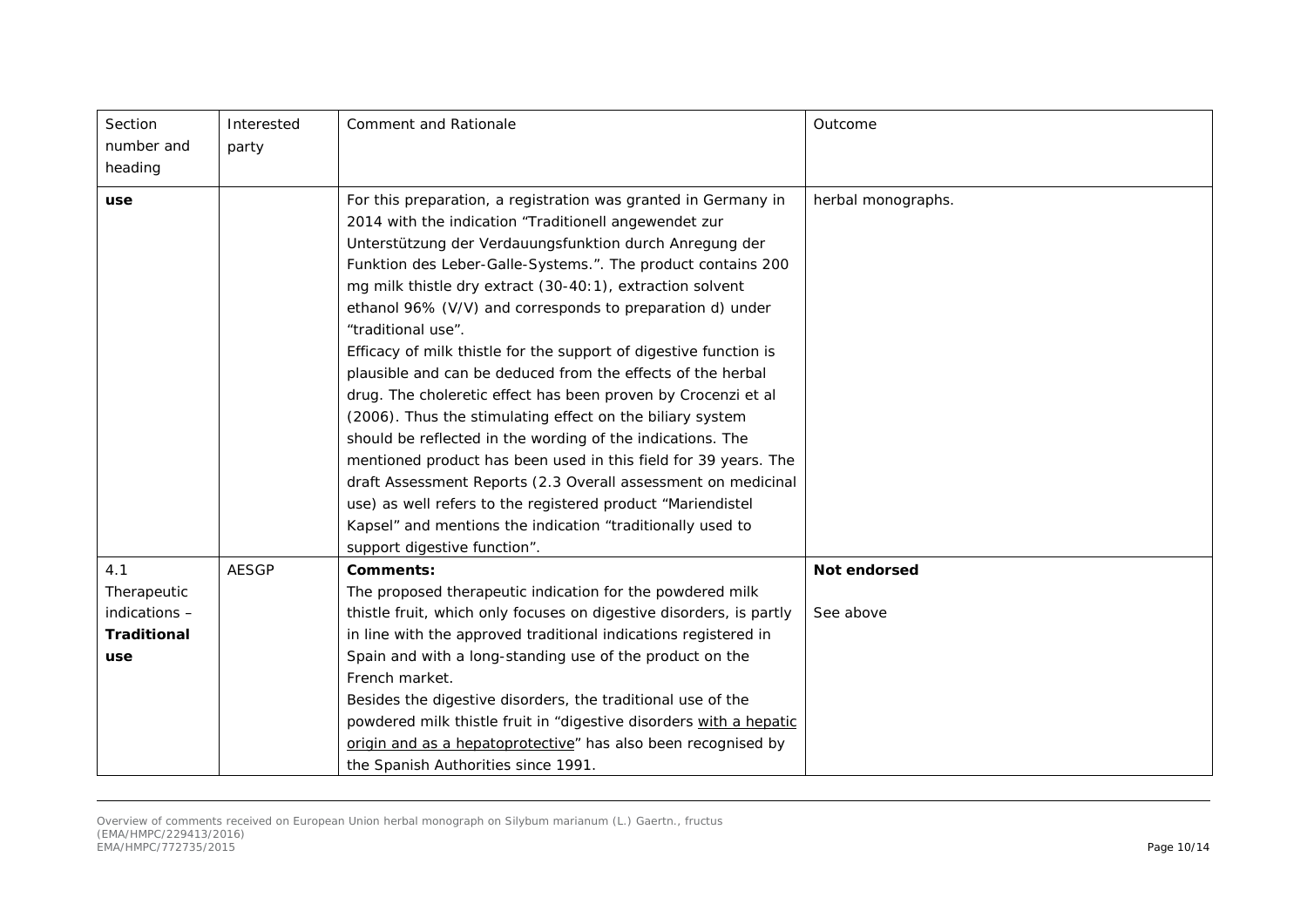| Section<br>number and<br>heading | Interested<br>party | Comment and Rationale                                                                                                                                                                                                                                                                                                                                                                                                                               | Outcome         |
|----------------------------------|---------------------|-----------------------------------------------------------------------------------------------------------------------------------------------------------------------------------------------------------------------------------------------------------------------------------------------------------------------------------------------------------------------------------------------------------------------------------------------------|-----------------|
|                                  |                     | Also in France, the powdered milk thistle fruit has been<br>marketed in hard capsules of 300 mg doses, as a<br>hepatoprotective since 1983 according to the "Résumé de<br>Phytotherapie" published in Nice, France.<br><b>Proposed change:</b><br>"Traditional herbal medicinal product for the symptomatic relief<br>of digestive disorders of hepatic origin with a sensation of<br>fullness, bloating and flatulence and as a hepatoprotective." |                 |
| 4.2. Posology                    | <b>AESGP</b>        | In former times content of silymarin has been determined by<br>spectrophotometry, which is nowadays no longer accepted by<br>authorities; quantification by HPLC is required. The<br>internationally agreed correct conversion factor UV --- HPLC is:<br>silymarin 140 mg (spectrophotometry) = $108.2$ mg<br>(HPLC)<br>Therefore chapter 4.2. Posology                                                                                             | <b>Endorsed</b> |
|                                  |                     | Herbal preparation<br>c) Single dose: Dry extract corresponding to 120 mg silymarin,<br>calculated as silibinin<br>Daily dose: 3 times daily, up to 360 mg, before meals<br>should be corrected to:<br>Herbal preparation<br>c) Single dose: Dry extract corresponding to 108.2 mg<br>silymarin, calculated as silibinin                                                                                                                            |                 |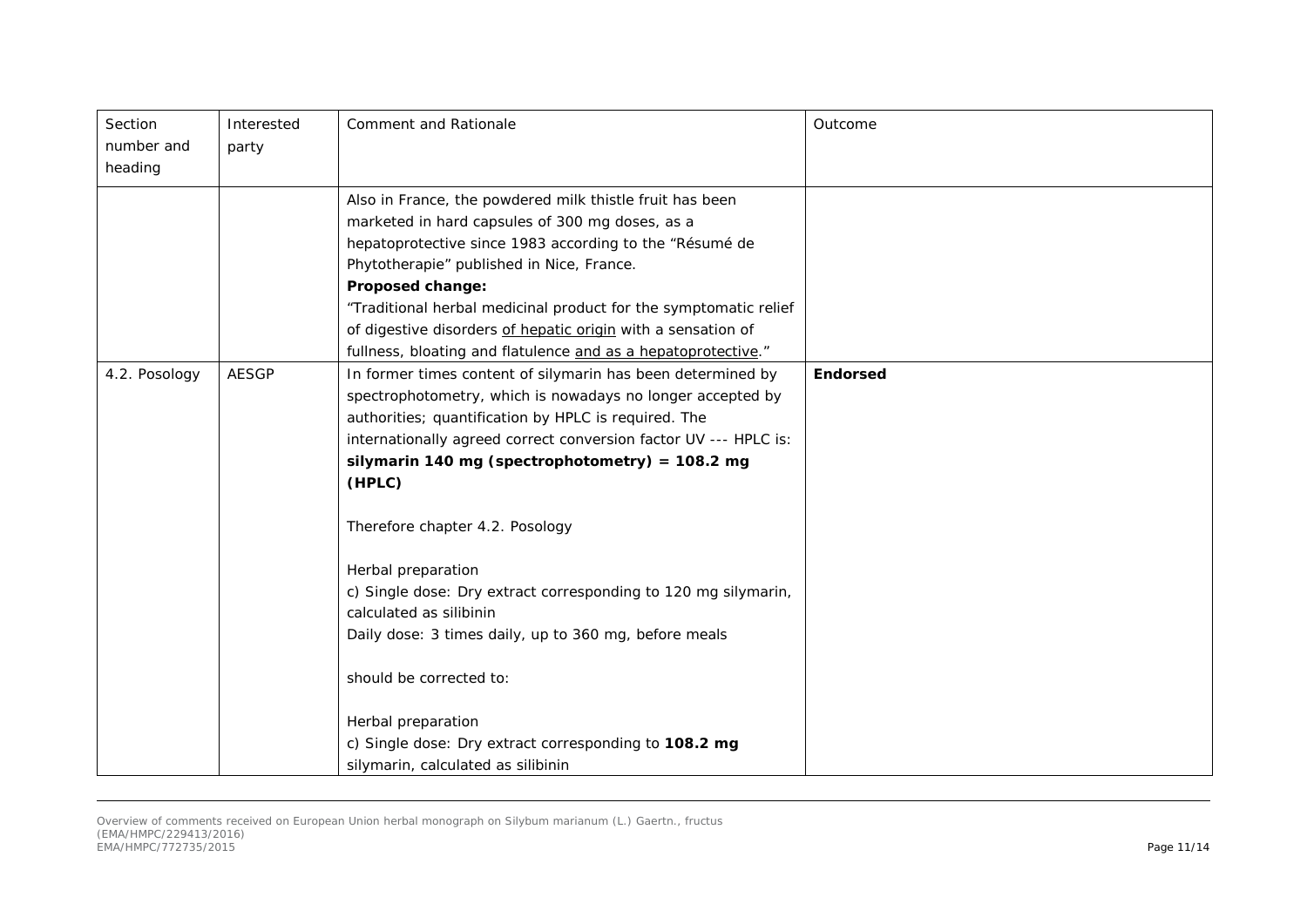| Section<br>number and | Interested<br>party | <b>Comment and Rationale</b>                                                     | Outcome                                                |
|-----------------------|---------------------|----------------------------------------------------------------------------------|--------------------------------------------------------|
| heading               |                     |                                                                                  |                                                        |
|                       |                     | Daily dose: 3 times daily, up to 324.6 mg, before meals                          |                                                        |
|                       |                     | In the draft AR the products and posology of herbal preparation                  |                                                        |
|                       |                     | c) Dry extract (DER 20-70:1), extraction solvent acetone 95%                     |                                                        |
|                       |                     | (V/V)                                                                            |                                                        |
|                       |                     | are cited correctly, e.g.:                                                       |                                                        |
|                       |                     | Draft AR, page 6:                                                                |                                                        |
|                       |                     | Austrian WEU product Nr. 5:                                                      |                                                        |
|                       |                     | "Standardised dry extract, corresp. silymarin 140 mg                             |                                                        |
|                       |                     | (spectrophotometry), = $108.2$ mg (HPLC). Extraction solvent<br>acetone 95% V/V" |                                                        |
|                       |                     | Draft AR page 15:                                                                |                                                        |
|                       |                     | German WEU products 45, 46, 47, 48) > 18 y:                                      |                                                        |
|                       |                     | 3 x daily 1 containing 177.4-240.4 mg dry extract                                |                                                        |
|                       |                     | corresponding to 108.2 mg Silymarin calculated as Silibinin                      |                                                        |
|                       |                     | (HPLC)                                                                           |                                                        |
|                       |                     | This should be corrected in the monograph as well.                               |                                                        |
| 4.8.                  | <b>AESGP</b>        | <b>Traditional use:</b>                                                          | <b>Partially endorsed</b>                              |
| Undesirable           |                     | In the draft assessment report is mentioned: "no data of                         |                                                        |
| effects               |                     | adverse events are available for the traditional use part. The                   | In the Traditional Use side, also several extracts are |
|                       |                     | possible adverse events regarding the use of traditional                         | included that may cause the same adverse events.       |
|                       |                     | products are the same than those reflected for the WEU part".                    | These side effects are mild and include allergic       |
|                       |                     | The preparations included in the WEU part are exclusively dry                    | reactions that refer to the herbal substance itself.   |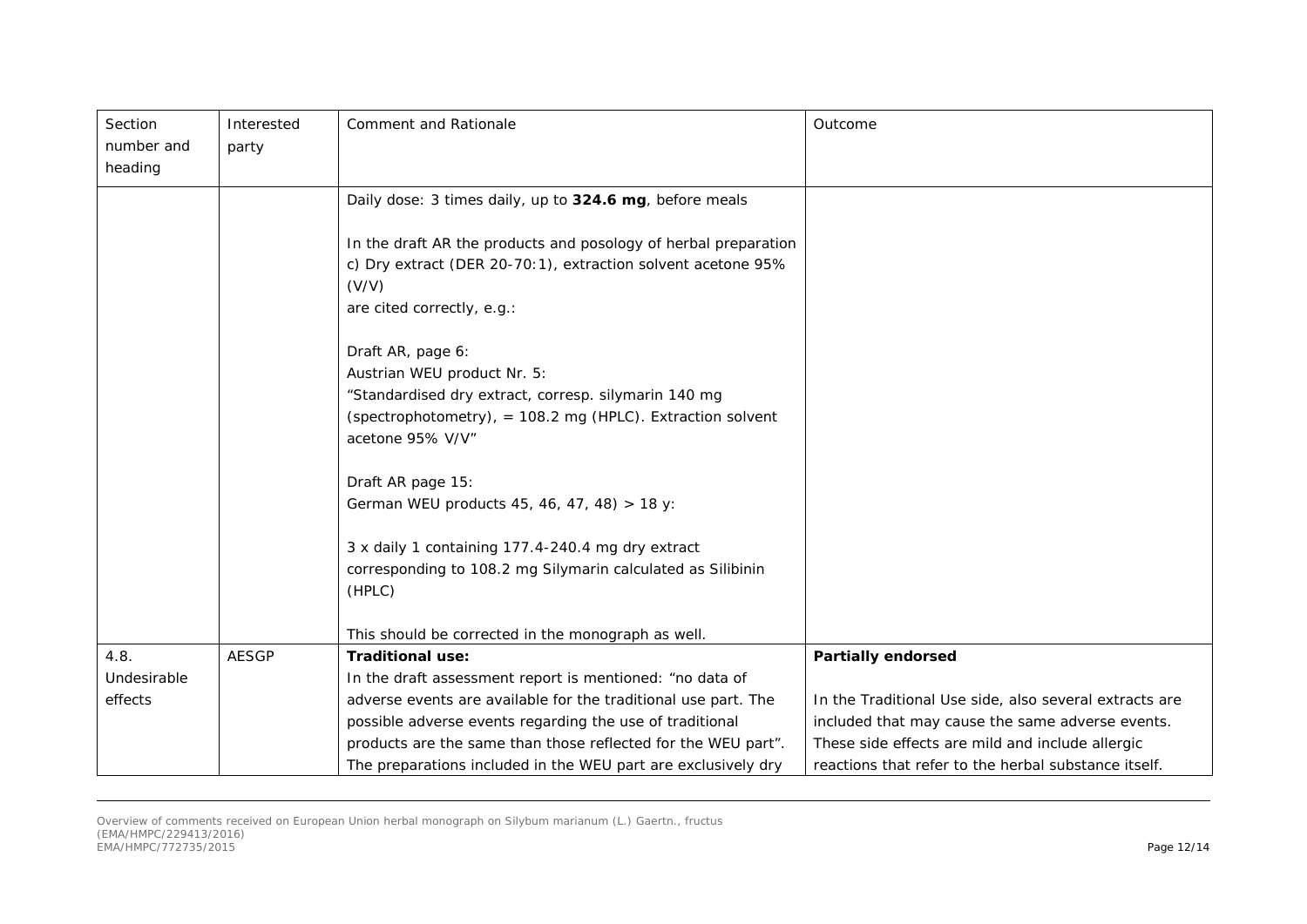| Section    | Interested | Comment and Rationale                                               | Outcome                                                 |
|------------|------------|---------------------------------------------------------------------|---------------------------------------------------------|
| number and | party      |                                                                     |                                                         |
| heading    |            |                                                                     |                                                         |
|            |            | extracts and not powered herbal substances.                         |                                                         |
|            |            |                                                                     | As the undesirable effects are associated with the WEU  |
|            |            | The adverse effects described in the assessment report have         | preparation, the wording "have been reported" is        |
|            |            | been observed in clinical trials with only dry extracts milk        | written for the WEU side and "may occur" is left to the |
|            |            | thistle preparations, not with powdered herbal substance.           | TU side.                                                |
|            |            | So according to it, the fact to refer to undesirable effects of the |                                                         |
|            |            | Well-established use preparations, in the case of all traditional   |                                                         |
|            |            | use milk thistle preparations is questionable and not justified,    |                                                         |
|            |            | considering that for the traditional use preparations               |                                                         |
|            |            | corresponding to powdered herbal substance no data are              |                                                         |
|            |            | available, there are only data just for dry extracts.               |                                                         |
|            |            | As is known dry extracts and powdered herbal substance              |                                                         |
|            |            | preparations are very different preparations, with different        |                                                         |
|            |            | content of constituents.                                            |                                                         |
|            |            | Also in absence of undesirable effects observed through the         |                                                         |
|            |            | post-marketing surveillance system on the powdered milk             |                                                         |
|            |            | thistle fruit since 1982 in France and Spain, it is proposed to     |                                                         |
|            |            | reconsider the described possible undesirable effects in a more     |                                                         |
|            |            | appropriate way.                                                    |                                                         |
|            |            | Proposed change:                                                    |                                                         |
|            |            | For extracts of Silybum marianum L., the following effects          |                                                         |
|            |            | have been reported:                                                 |                                                         |
|            |            | Mild gastrointestinal symptoms such as dry mouth, nausea,           |                                                         |
|            |            | upset stomach, gastric irritation and diarrhoea may occur;          |                                                         |